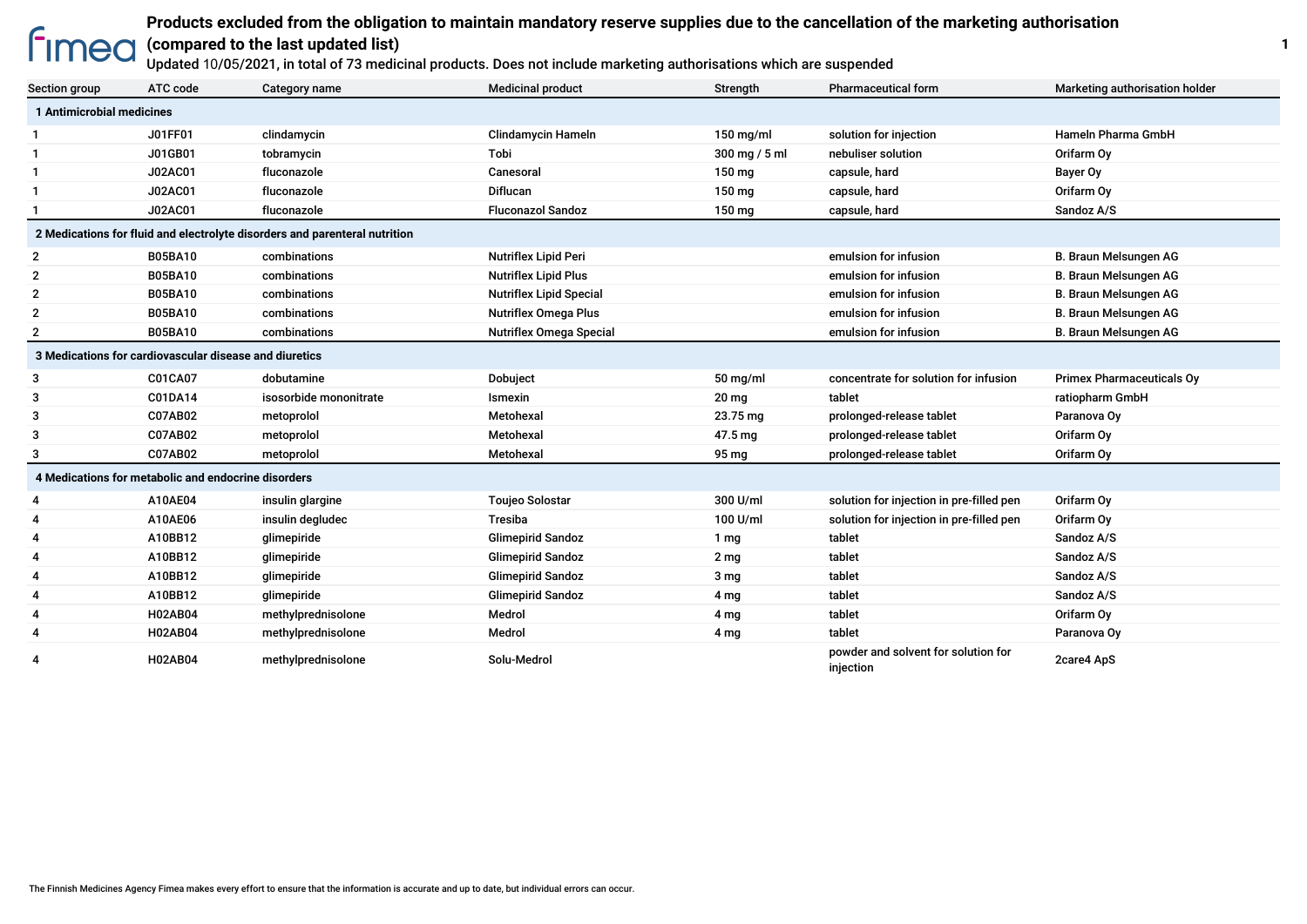### **Products excluded from the obligation to maintain mandatory reserve supplies due to the cancellation of the marketing authorisation**

#### **Fimea (compared to the last updated list)**

Updated 10/05/2021, in total of 73 medicinal products. Does not include marketing authorisations which are suspended

| Section group                                               | ATC code                               | Category name                 | <b>Medicinal product</b>   | Strength         | <b>Pharmaceutical form</b>         | Marketing authorisation holder      |  |
|-------------------------------------------------------------|----------------------------------------|-------------------------------|----------------------------|------------------|------------------------------------|-------------------------------------|--|
| 5 Analgesics, antirheumatic drugs and medications for fever |                                        |                               |                            |                  |                                    |                                     |  |
| 5                                                           | M01AE01                                | ibuprofen                     | Ibenapan                   | $100$ mg         | oral suspension in sachet          | <b>SanoSwiss UAB</b>                |  |
| 5                                                           | M01AE01                                | ibuprofen                     | Ibenapan                   | 150 mg           | oral suspension in sachet          | SanoSwiss UAB                       |  |
| 5                                                           | M01AE01                                | ibuprofen                     | Ibenapan                   | 200 mg           | oral suspension in sachet          | <b>SanoSwiss UAB</b>                |  |
| 5                                                           | M01AE01                                | ibuprofen                     | Ibenapan                   | 300 mg           | oral suspension in sachet          | SanoSwiss UAB                       |  |
| 5                                                           | M01AE01                                | ibuprofen                     | Ibenapan                   | 50 mg            | oral suspension in sachet          | <b>SanoSwiss UAB</b>                |  |
| 5                                                           | M01AE01                                | ibuprofen                     | <b>Nurofen</b>             | $100 \text{ mg}$ | chewable capsule, soft             | <b>Reckitt Benckiser Nordic A/S</b> |  |
| 5                                                           | <b>N02AA01</b>                         | morphine                      | Depolan                    | 10 <sub>mg</sub> | prolonged-release tablet           | G.L. Pharma GmbH                    |  |
| 5                                                           | <b>N02AA01</b>                         | morphine                      | Depolan                    | $100$ mg         | prolonged-release tablet           | G.L. Pharma GmbH                    |  |
| 5                                                           | <b>N02AA01</b>                         | morphine                      | Depolan                    | 200 mg           | prolonged-release tablet           | G.L. Pharma GmbH                    |  |
| 5                                                           | <b>N02AA01</b>                         | morphine                      | Depolan                    | 30 mg            | prolonged-release tablet           | G.L. Pharma GmbH                    |  |
| 5                                                           | <b>N02AA01</b>                         | morphine                      | Depolan                    | 60 mg            | prolonged-release tablet           | G.L. Pharma GmbH                    |  |
| 5                                                           | <b>N02AA01</b>                         | morphine                      | Dolcontin                  | 10 <sub>mg</sub> | prolonged-release tablet           | Mundipharma Oy                      |  |
| 5                                                           | <b>N02AA01</b>                         | morphine                      | Dolcontin                  | 100 mg           | prolonged-release tablet           | Mundipharma Oy                      |  |
| 5                                                           | <b>N02AA01</b>                         | morphine                      | <b>Dolcontin</b>           | 200 mg           | prolonged-release tablet           | Mundipharma Oy                      |  |
| 5                                                           | <b>N02AA01</b>                         | morphine                      | <b>Dolcontin</b>           | 30 mg            | prolonged-release tablet           | Mundipharma Oy                      |  |
| 5                                                           | <b>N02AA01</b>                         | morphine                      | Dolcontin                  | 60 mg            | prolonged-release tablet           | Mundipharma Oy                      |  |
| 5                                                           | <b>N02BE01</b>                         | paracetamol                   | Para-Caps                  | 500 mg           | capsule, soft                      | <b>Orion Corporation</b>            |  |
| 5                                                           | <b>N02BE01</b>                         | paracetamol                   | <b>Paracetamol Sandoz</b>  | $10$ mg/ml       | solution for infusion              | Sandoz A/S                          |  |
| 5                                                           | <b>N02BE01</b>                         | paracetamol                   | Pinex Strawberry/Vanilla   | 500 mg           | granules                           | <b>Actavis Group PTC ehf</b>        |  |
| 6 Local anaesthesia and general anaesthesia medications     |                                        |                               |                            |                  |                                    |                                     |  |
| 6                                                           | N01BB02                                | lidocaine                     | <b>Lidocaine Aristo</b>    | $10$ mg/ml       | solution for injection             | Aristo Pharma GmbH                  |  |
| 6                                                           | N01BB02                                | lidocaine                     | <b>Lidocaine Aristo</b>    | $20$ mg/ml       | solution for injection             | <b>Aristo Pharma GmbH</b>           |  |
| 7 Medications for poisoning and vaccines                    |                                        |                               |                            |                  |                                    |                                     |  |
|                                                             | J07BC01                                | hepatitis B, purified antigen | Engerix-B                  | 20 microg/ml     | suspension for injection           | Orifarm Oy                          |  |
|                                                             | 8 Medications for respiratory diseases |                               |                            |                  |                                    |                                     |  |
| 8                                                           | <b>R03BA02</b>                         | budesonide                    | <b>Budesonid Easyhaler</b> | 200 microg/dose  | inhalation powder                  | Orifarm Oy                          |  |
| 8                                                           | <b>R03BA02</b>                         | budesonide                    | <b>Budesonid Easyhaler</b> | 400 microg/dose  | inhalation powder                  | Orifarm Oy                          |  |
| 8                                                           | <b>R03BA05</b>                         | fluticasone                   | <b>Fluticason Orion</b>    | 125 microg/dose  | pressurised inhalation, suspension | <b>Orion Corporation</b>            |  |
| 8                                                           | <b>R03BA05</b>                         | fluticasone                   | <b>Fluticason Orion</b>    | 250 microg/dose  | pressurised inhalation, suspension | <b>Orion Corporation</b>            |  |